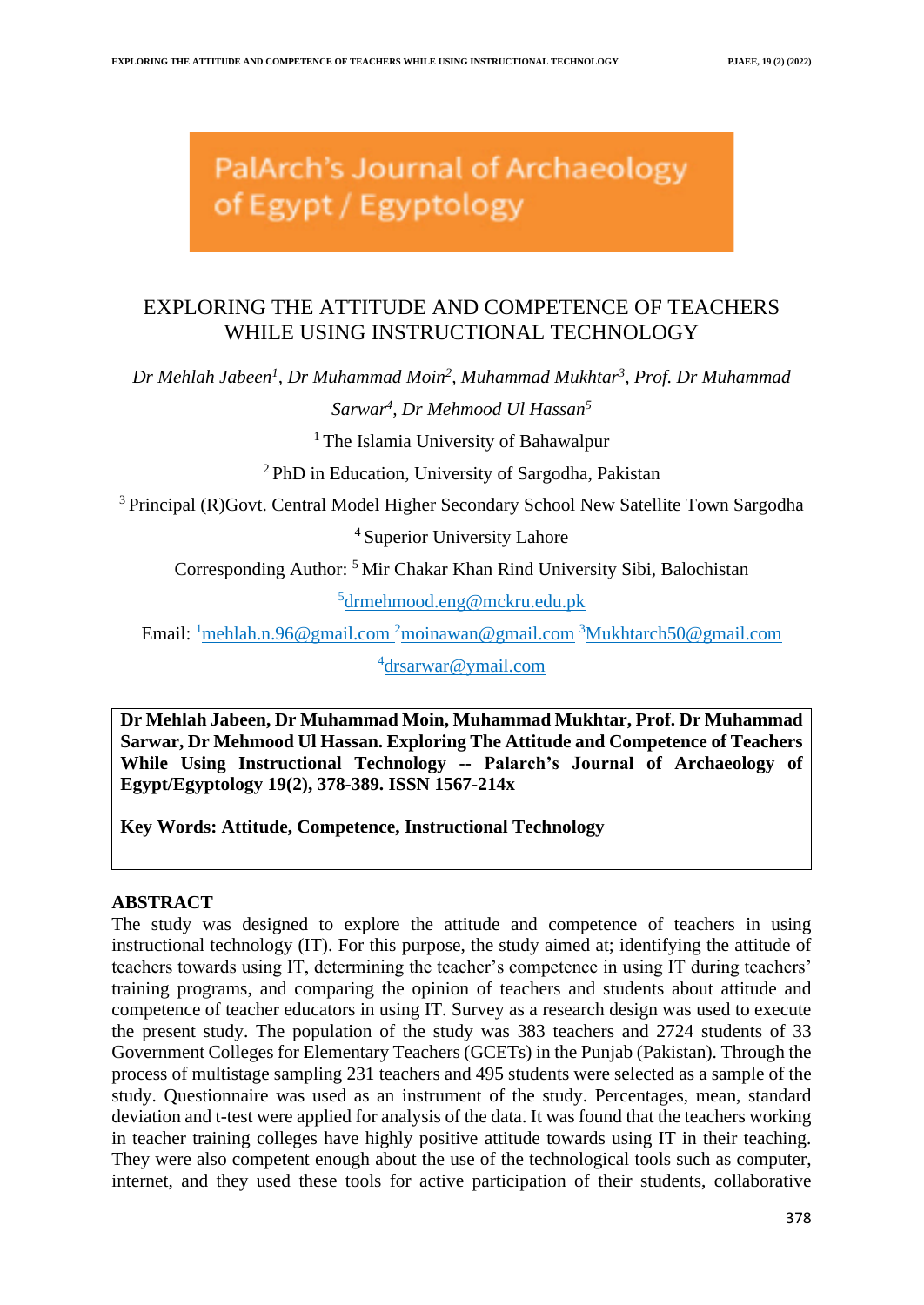learning and feedback purposes. As compared to students, these teachers were more positive towards 'attitude and competence' in using instructional technology in teachers training programs... Training programs may be organized to promote the use of innovative technological tools in the teacher training institutions. The outcome of these sessions may be the Low-Cost material developed by the students during their teaching practice under the guidance of their supervisors.

## **INTRODUCTION**

Teacher training is a process of acquiring knowledge, attitude and technical competence. Teacher educators provide training to improve the knowledge, attitude and skills of pre-service teacher. The students are required to obtain innovative knowledge and new skills for quality teaching. To achieve this objective, trained, competent and committed teacher educators are required to train teachers. . The institutions related to teacher training are required to prepare and provide skillful teachers for innovative and rapidly changing technological world. To fulfill this innovative demand, the leadership role of teacher educators and teacher training institutions is important. The key objective of Directorate of Staff Development (2007) comprises, "to provide quality training to pre-service and in-service teachers in their teaching career". The innovative pedagogies and technologies for teacher training is the requirement for improving the professional competence of pre-service and inservice teachers. Teacher training programs provide guidance to the teachers for the use of new technologies according to the needs and requirements The major aim of teacher training programs is to make efforts to adapt the attitude of teachers towards technology and to enhance their professional competence by using specific technology... Davies &West (2014) found that these efforts were criticized due to not providing emphasis on skill practices based on context and pedagogy. Teacher training institutions in the context of Pakistan need to discover opportunities of using innovative technology and techniques at vast level. Current pre-service and in-service teacher training programs are also needed to be revised. Krishnamurthy (2003) describes that there are few empirical research evidences on how and why teachers use technology. Teacher education programs are required to be upgraded by using innovative techniques and technologies in order to train the teachers and enhance their professional competence.

Moyle (2007) found that the teachers' competence was improved when they integrated technology into their teaching practices and resultantly learning of students also improved. The technologically competent teacher having positive attitude towards technology is more effective and successful than the teacher having the knowledge of only content and pedagogical skills. Hussein (2009) investigated that the teachers of today are lacking of competencies to use technology in instructions and face challenges related to technology. The teachers are required to improve their professional competence as well as positive attitude towards technology. The teachers' competence and attitude towards teaching are the basic and important components for teaching profession. So, the professional development to improve the competence and attitude of teachers is the center of attention for researchers working in the field of education.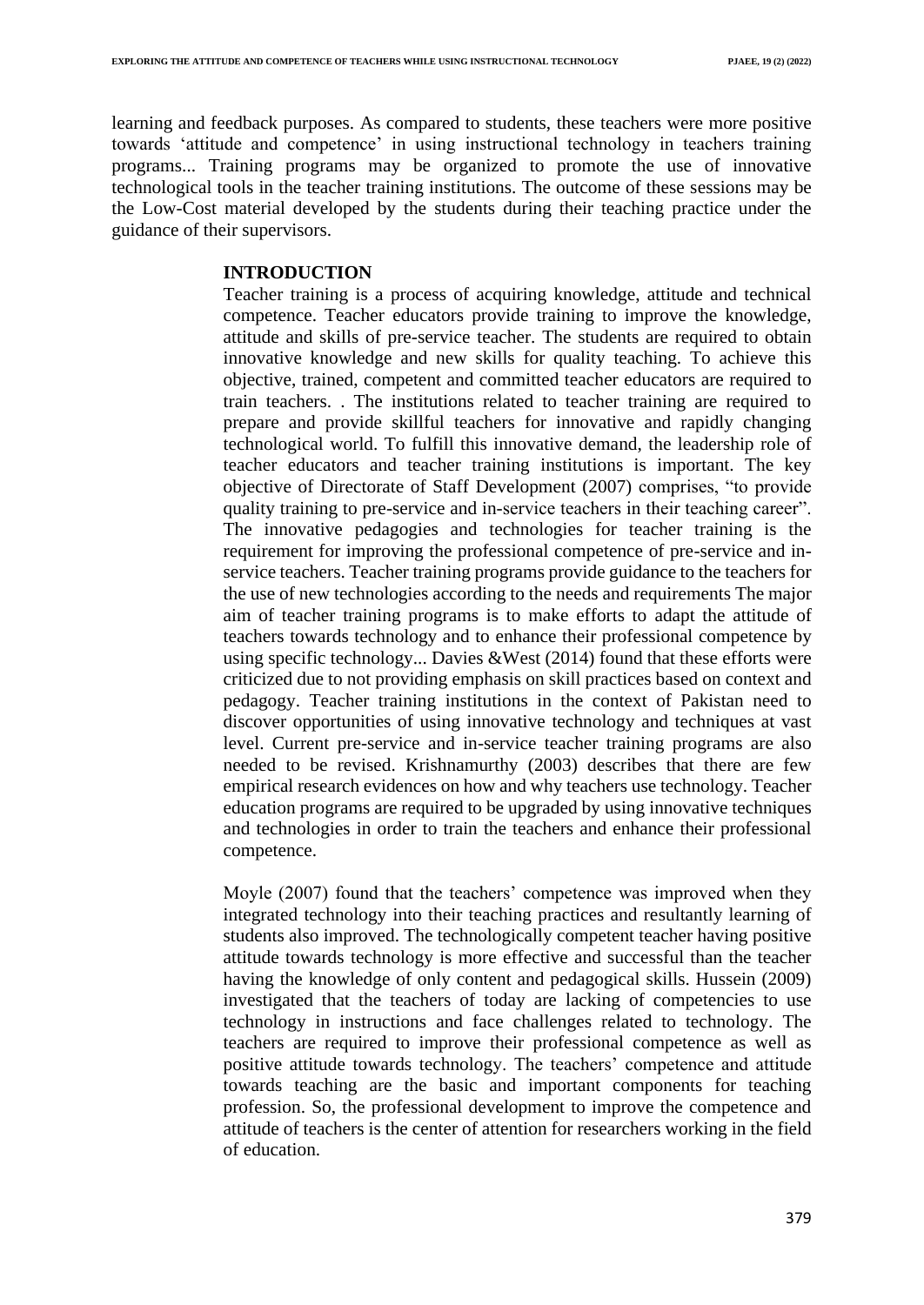The relevant teachers training strategies/tactics for improving the attitude and competence are needed to be explored and imparted amongst teacher educators. In the light of these perceptions, evidences based on researches are essential for exploring the attitude and competence level of teacher educators in using instructional technology in teacher training programs. The problem for investigation was stated as, "exploring the attitude and competence in using instructional technology: A perspective of teacher educators"

The objectives of study were to;

- 1. identify the attitude of teachers in using IT
- 2. determine the teachers' competence in using IT

3. comparison between opinion of teachers and students about attitude and competence of teachers in using IT

The hypotheses formulated for this study were;

1. There is no significant difference between the attitude of teachers towards the use of IT

2. There is no significant difference between the opinion of teachers regarding their competence in using of IT

3. There is no significant difference between the opinion of teachers and students towards attitude and competence of teachers in using IT

This study was delimited to;

- 1. 33 Govt. Colleges for Elementary Teachers in the Punjab, Pakistan
- 2. Session 2012-13

## **REVIEW OF RELATED LITERATURE**

The technology is a term used in the classroom for effective teaching. Rashid (2009) stated that technology is a logical technique which is designed by human beings to produce efficient and effective results. Educational technology is concerned with organized application of the resources for learning of individuals. The instructional media and technological tools are used to improve and sustain effective learning experiences. Cuban (1986) describes instructional technology as, "tools used by teachers for instructions in classes for effective teaching and learning". There is a difference between the term's media and methods/techniques of instructional technology. Media as a vehicle is used to communicate information, and instructional methods/techniques are embedded in the media to improve learning. Rashid (2009) views that the emergence of new media has required development in teaching methods for better costeffectiveness value of academic programs.

The unique innovations in instructional technology are impacting the educational field. Majumdar (2005) stated that, "the rapidly changes in technology are creating unique opportunities in educational field and affecting significantly teaching methodology and students' learning". From writing board to the internet, there are number of instructional tools, such as audio tapes, overhead projector, television, and multimedia available for teaching. The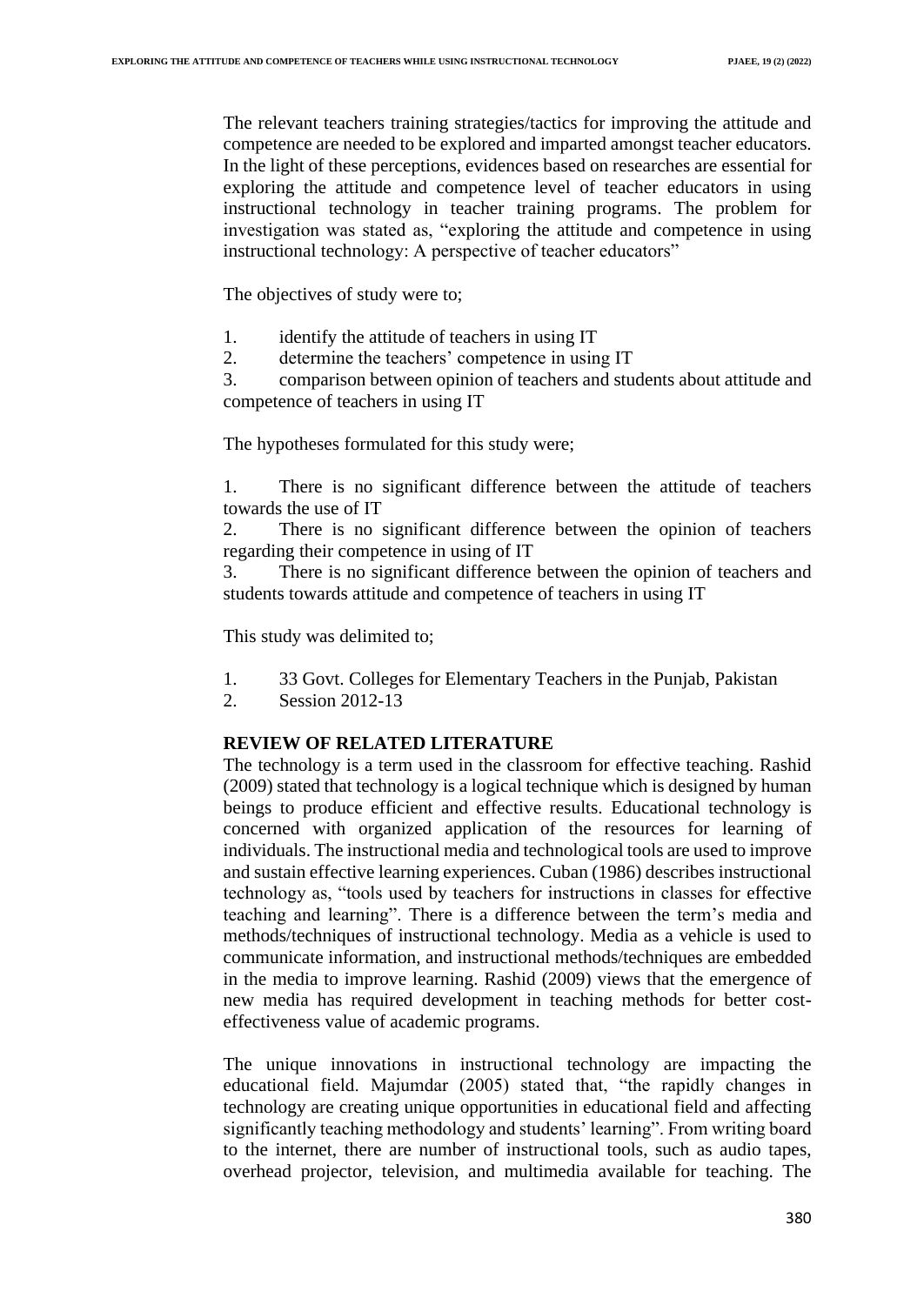teachers can use these tools in instructions, if they are professionally competent in technology. Proficiency in technology that includes skills and its applications in instructions is important aspect of teacher competence. Professional competence represents a base-line for teaching effectiveness. Bjekic & Zlatic (2006) states that, "the professional competence of teachers is the system of knowledge, abilities, skills, and disposition that is necessary for effective teaching." Teachers use their knowledge and skills for lesson planning, classroom practices and student assessment. The skills and competencies of teachers are related to production and performance in the shape of learning outcomes. The competence of teacher educators about the technology enables students to construct connected and deep knowledge that can be used in multiple situations. Ertmer & Ottenbreit-Leftwich (2010) recommended that, "there is need to support teachers to be aware of the technology usage, which is helpful for active learning". Teacher educators should explore strategies to promote creative abilities and enhance professional competence of students by using technology. Taffe & Gwinn (2007) found that PowerPoint promotes creativity in presenting the information and contributes to active engagement at the end of audience. Teacher educators need to use IT tools in teaching for students' active learning. Suitable selection and integration of technology increases interest motivation and engagement in the lesson. Prasek, Schwartz & Vorst (2009) suggested that "careful planning of lesson by the teachers to use technology is essential to integrate technology for effective teaching". Effective teaching is required to organize the external factors for construction of knowledge and skills. For solving problems and projects, students want to work in groups rather than individually. Students can maintain two-way communication with teachers and peers with the help of instructional technology. The instructional technology is available at broader level that allows students to communicate through multiple ways. Lock (2002) stated that "to generate interaction or engagement without effective communication is not possible". Communication between teachers and students helps the formation of relationship, which promotes sharing of knowledge. Deal (2009) found that good assessment provides students the chances to demonstrate and practice the skills and knowledge and offer to teachers the targeted feedback that can help for further learning. He indicates that in classroom settings the feedback that is provided immediately can create a positive effect on the behavior of students. For immediate feedback the use of instructional technology is very effective. Moeller & Reitzes (2011) concluded that, "technology provides high-quality, ongoing feedback to teachers and students and is helpful to improve learning process". When technology is used by competent professionals, it can enhance learning achievements. Yusuf & Balogun (2011) have suggested that there is a need to acquaint students with maximum courses on technology because handson experiences is required in order to promote effective integration of instructional technology throughout the curriculum by students. Furthermore, there is dire need for teachers to 'model good use of instructional technological tools in their teaching. Technology is becoming an integral part of professional education and trainings. Ertmer & Ottenbreit-Leftwich (2010) suggested that, "the need is to support teachers to be competent to use instructional technology to promote active and meaningful learning". Computer access and the facilities of internet are not always effective significantly to increase learning. Davies & West (2014) investigated that "the researches related to technology's potential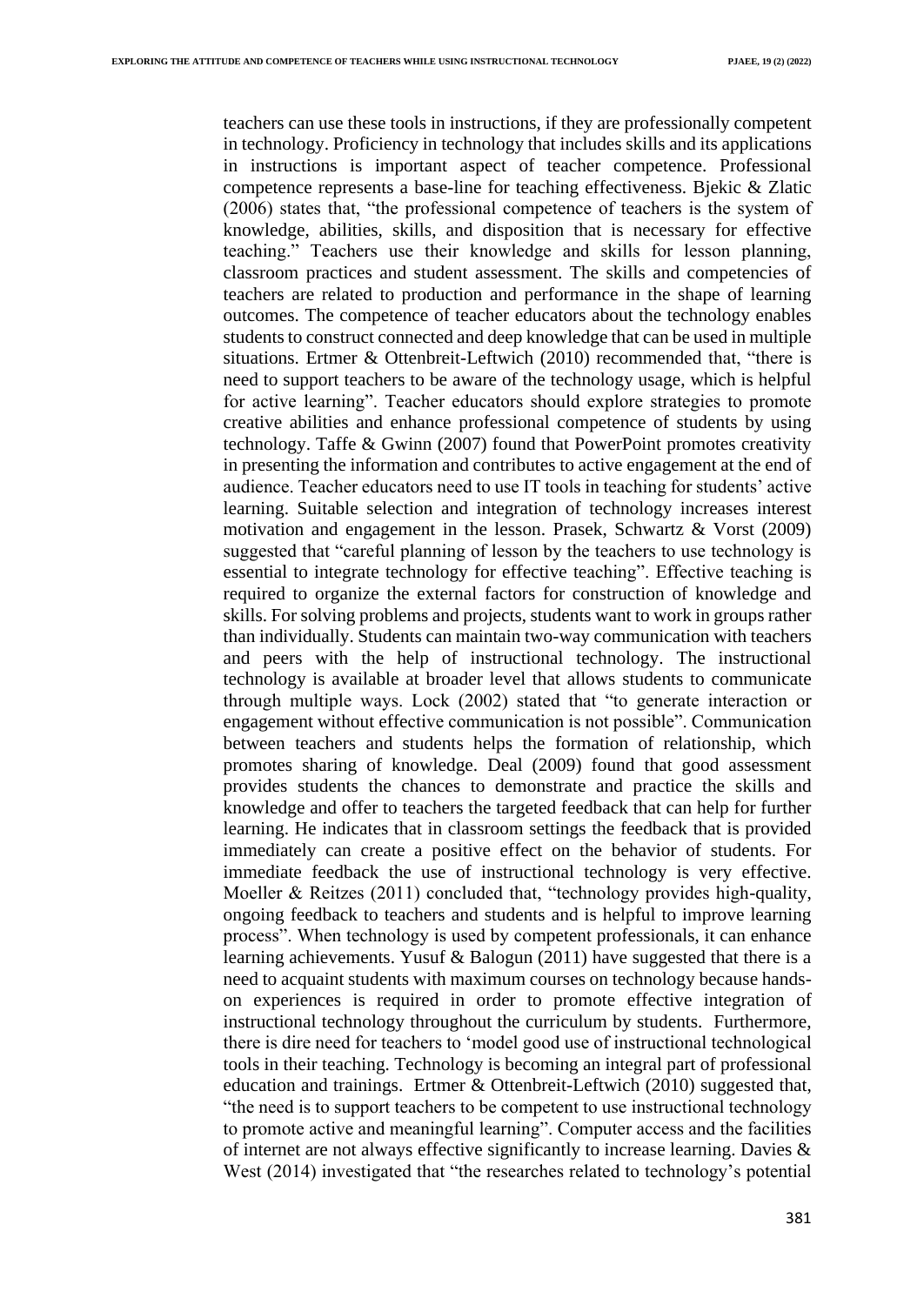for improving learning not simply depend on technological access but also on other factors such as teachers' attitude." Feldman (2011) defines attitude as the, "evaluation of a particular person, belief, behavior, or concept". The definition of attitude suggests that it determines reaction to life and experiences of individuals. These experiences, feelings and beliefs are reflected in behavior. Eteokleous-Grigoriou, Anagnostou & Tsolakidis (2012) concluded that to measure the students' attitude towards instructional technology, their responses can be grouped into three parameters which affect their attitudes to use technology i.e their beliefs about pedagogy, views towards tools' usefulness and problems related to the use of tools in education. There are limited studies about attitude of teachers towards instructional technology, however some studies are found in the literature throwing light on attitudes of teachers towards computer usage or instructional technology. Fisher (2000) recommended that, "to design teacher trainings' curriculum, the prerequisite is to realize the aspects that affect attitudes of students towards technology". Teacher educators are developing curriculum for students to face the challenges in the technological age.

The main objective for teachers' training is to make efforts to change their attitudes and competence towards integration with technology and to improve their skills to use specific technology in teacher trainings. The availability of instructional technology in the institutions or classrooms is not the guarantee for its effective use. The important key is how the teachers use these tools in their classes. According to Kadel (2005) "the teachers have the positive attitude and competence towards these technologies". Different researchers have found close relationship between the attitude of teachers and use of instructional technology in their instructions. Teo (2008) found that high 'positive attitudes towards technology were related with the more experience of technology. The teachers' attitude influences the confidence of students on technology. Derbyshire (2003) investigated that teachers' attitude is directly linked to the behavior and attitude of students towards technology because the teachers are the 'role model' for students. Teachers' training, experience and confidence are important factors, which stimulate the teachers' attitude to use technology in the classrooms.

#### **METHOD**

The present study was descriptive in nature and survey research design was used to execute the study.

#### *Participants*

The population of the study was consisted of three hundred and eighty-three (383) teacher educators of thirty-three (33) GCETs in the Punjab, Pakistan and two thousand seven hundred and twenty four (2724) B.Ed students enrolled in session 2012-13 of GCETs in the Punjab, Pakistan. Seven out of 383 teacher educators from each GCETs were selected as a sample of the study. So, 231 teacher educators took part in this research study, which was 60% of total population. In second category, 15 students of B.Ed class from each GCETs were taken as a sample. So, the total number of the students was 495 which was 18% of total population. For this research study, the sampling process was multistage sampling. At  $1<sup>st</sup>$  stage, 33 GCETs were selected through census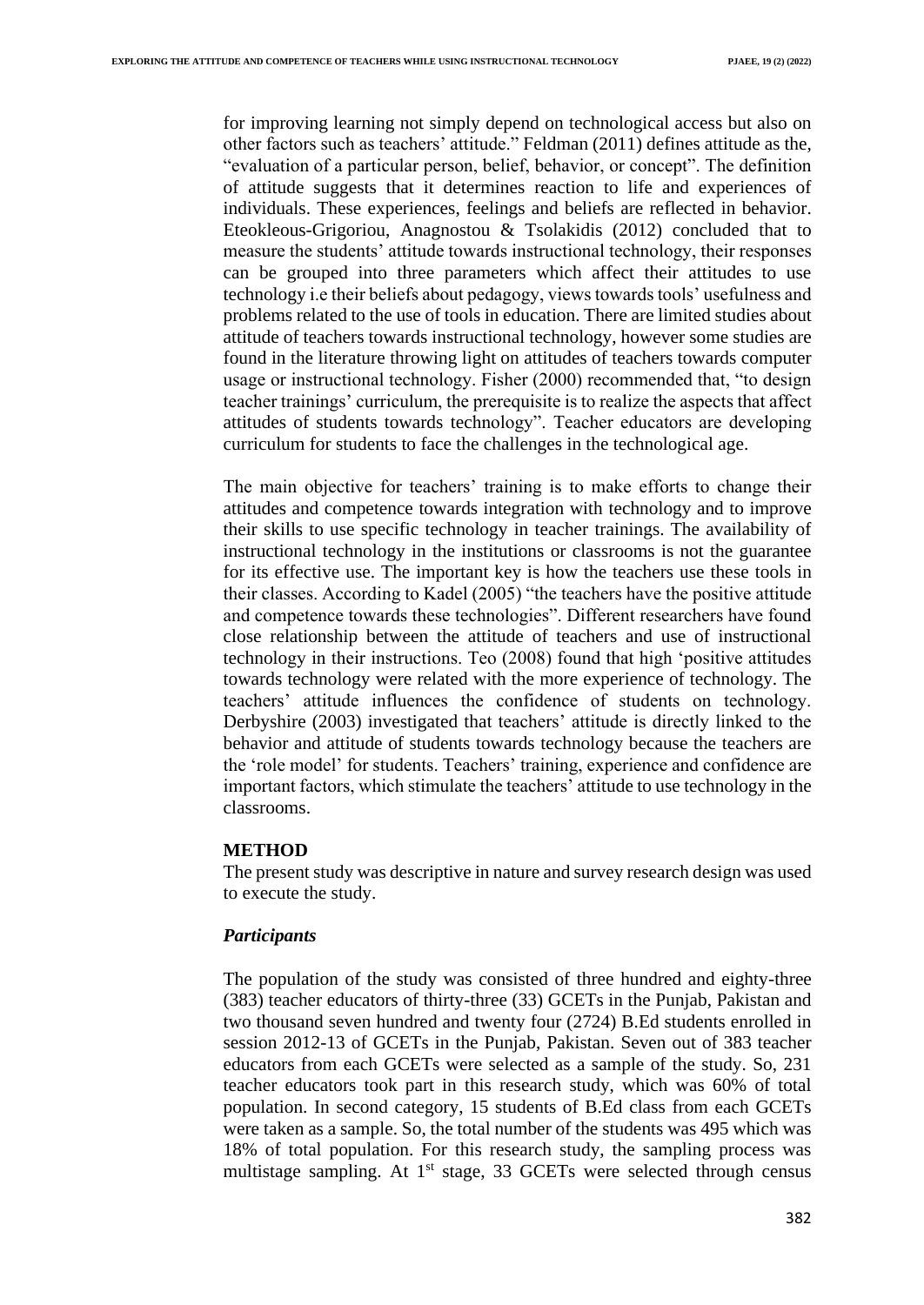sampling. Thus in  $2<sup>nd</sup>$  stage, 15 students of B.Ed class from each GCET was selected on the basis of non-proportionate stratified sampling. For the selection of teacher educators, 07 teacher educators out of 383 from each GCET were selected randomly.

#### *Instrumentation*

The questionnaire having two parts and 20 items were developed as a research tool of the study. The  $1<sup>st</sup>$  part of the questionnaire (1 to 10 items) was related to attitude. The  $2<sup>nd</sup>$  part of the tool (11 to 20 items) was associated with competence. The format used for instrument of the study was Likert type scale having five-points including strongly agree = 5, agree = 4, undecided = 3, disagree  $= 2$ , and strongly disagree  $= 1$  to the statements. The instrument was reviewed by the panel of experts (five in number) to ensure its validity. Its reliability was calculated through Cronbach Alpha, which was 0.94. The Kaiser-Meyer-Olkin test was used to measure the Sampling Adequacy having 0.81 value. This high value shows that the collected data for the study is adequate. The Bartlett's Test of Sphericity value 0.000 shows that the responses were appropriate for further analysis and draw conclusions for this research. The questionnaires were sent through mail under prepaid postal cover to the principals of the thirty-three (33) GCETs, for the administration to relevant samples i.e. teachers and students. The principal of each GCET himself/herself got the questionnaires filled by the teachers and students. For teacher educators, 231 questionnaires were administered. Only 10 questionnaires were not responded and 219 teacher educators returned the properly filled questionnaires. The rate of return was 95%. The questionnaires for students were 495 in number. Four hundred and eighty-one (481) students returned the filled questionnaires and rate of return was 97%. The filled questionnaires were delivered to the researcher by the respective principals of GCETs through registered post. Analysis of the data was done through Statistical Package for Social Science (SPSS). Percentage, mean score and standard deviation were the statistical techniques applied on the data. Moreover, t-test was implemented to find the significant relationship between the opinion of teachers and students.

#### **RESULTS**

This section contains the results of the study.

| Sr. | <b>Statements</b>              | <b>Responde</b> | <b>SA</b> | $\mathbf A$ | <b>UNC</b> | DA     | <b>SDA</b> | M    | <b>SD</b> |
|-----|--------------------------------|-----------------|-----------|-------------|------------|--------|------------|------|-----------|
| No. |                                | nts             |           |             |            |        |            |      |           |
| 1   | Use of Instructional           | <b>Teachers</b> | 72        | 111         | 28         | 02     | 06         | 4.1  | 0.85      |
|     | technology is important for    | $N = 219$       | 32.9%     | 50.7%       | 12.8%      | 0.9%   | 2.7%       |      |           |
|     | effective teaching in          | Students        | 219       | 196         | 36         | 19     | 11         | 4.23 | 0.91      |
|     | teachers' training.            | $N = 481$       | 45.5%     | 40.7%       | 7.5%       | 4.0%   | 2.3%       |      |           |
|     |                                |                 |           |             |            |        |            |      |           |
| 2   | Teacher educators prefer to    | Teachers        | 126       | 86          | 05         | $00\,$ | 02         | 4.52 | 0.63      |
|     | use instructional technology   | $N = 219$       | 57.5%     | 39.3%       | 2.3%       | 00%    | 0.9%       |      |           |
|     | in teachers' training classes. |                 |           |             |            |        |            |      |           |
|     |                                | <b>Students</b> | 175       | 188         | 72         | 30     | 16         | 3.98 | 1.03      |
|     |                                |                 |           |             |            |        |            |      |           |

Table 1: Opinions of Teachers and Students about the attitude of Teacher Educators in using IT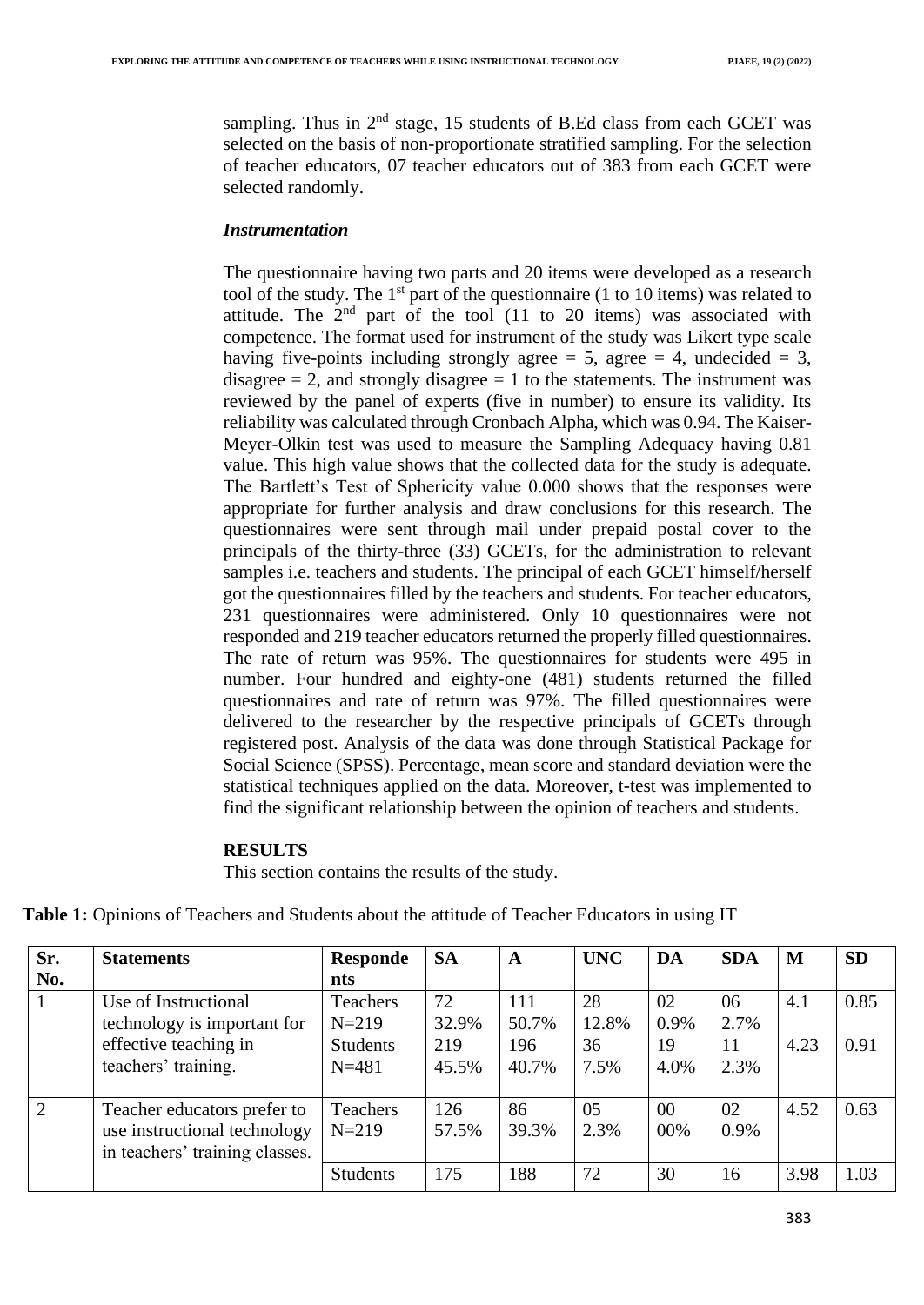|                |                                                             | $N = 481$                    | 36.4%        | 39.1%        | 15.0%        | 6.2%             | 3.3%        |      |      |
|----------------|-------------------------------------------------------------|------------------------------|--------------|--------------|--------------|------------------|-------------|------|------|
| 3              | Teacher educators use<br>instructional technology to        | Teachers<br>$N = 219$        | 163<br>74.4% | 51<br>23.3%  | 04<br>1.8%   | 00<br>$0\%$      | 01<br>0.5%  | 4.71 | 0.53 |
|                | improve the quality of<br>learning.                         | <b>Students</b><br>$N = 481$ | 358<br>74.4% | 96<br>20.0%  | 19<br>4.0%   | 06<br>1.2%       | 02<br>0.4%  | 4.66 | 0.65 |
| $\overline{4}$ | Teacher educators often use<br>instructional technology for | Teachers<br>$N = 219$        | 144<br>65.8% | 71<br>32.4%  | 03<br>1.4%   | 00<br>00%        | 01<br>0.5%  | 4.63 | 0.56 |
|                | effective communication.                                    | <b>Students</b><br>$N = 481$ | 175<br>36.4% | 188<br>39.1% | 72<br>15.0%  | 30<br>6.2%       | 16<br>3.3%  | 3.98 | 1.03 |
| 5              | Teacher educators develop<br>their own low-cost             | <b>Teachers</b><br>$N = 219$ | 142<br>64.8% | 72<br>32.9%  | 04<br>1.8%   | $00\,$<br>$00\%$ | 01<br>0.5%  | 4.61 | 0.57 |
|                | instructional tools.                                        | <b>Students</b><br>$N = 481$ | 148<br>30.8% | 166<br>34.5% | 110<br>22.9% | 31<br>6.4%       | 26<br>5.4%  | 3.78 | 1.11 |
| 6              | Teacher educators are eager<br>to present instructional     | <b>Teachers</b><br>$N = 219$ | 141<br>64.4% | 72<br>32.9%  | 05<br>2.3%   | 01<br>0.5%       | 00<br>$0\%$ | 4.61 | 0.55 |
|                | material through<br>technology.                             | <b>Students</b><br>$N = 481$ | 274<br>57.0% | 146<br>30.4% | 44<br>9.1%   | 07<br>1.5%       | 10<br>2.1%  | 4.38 | 0.87 |
| $\overline{7}$ | Teacher educators help their<br>colleagues to use           | Teachers<br>$N = 219$        | 103<br>47.0% | 106<br>48.4% | 08<br>3.7%   | 01<br>0.5%       | 01<br>0.5%  | 4.41 | 0.63 |
|                | technology in instructions.                                 | <b>Students</b><br>$N = 481$ | 347<br>72.1% | 90<br>18.7%  | 26<br>5.4%   | 12<br>2.5%       | 06<br>1.2%  | 4.58 | 0.80 |
| 8              | Teacher educators regularly<br>use instructional technology | <b>Teachers</b><br>$N = 219$ | 100<br>45.7% | 108<br>49.3% | 10<br>4.6%   | 00<br>$0\%$      | 01<br>0.5%  | 4.39 | 0.62 |
|                | for professional<br>development.                            | <b>Students</b><br>$N = 481$ | 325<br>67.6% | 122<br>25.4% | 24<br>5.0%   | 07<br>1.5%       | 03<br>0.6%  | 4.57 | 0.71 |
| 9              | Teacher educators<br>frequently use instructional           | Teachers<br>$N = 219$        | 132<br>60.3% | 80<br>36.5%  | 06<br>2.7%   | 00<br>$0\%$      | 01<br>0.5%  | 4.56 | 0.59 |
|                | technology for enhancing<br>students' interest.             | <b>Students</b><br>$N = 481$ | 278<br>57.8% | 172<br>35.8% | 21<br>4.4%   | 06<br>1.2%       | 04<br>0.8%  | 4.48 | 0.71 |
| 10             | Teacher educators have<br>positive attitude towards         | Teachers<br>$N = 219$        | 132<br>60.3% | 75<br>34.2%  | 10<br>4.6%   | 01<br>0.5%       | 01<br>0.5%  | 4.53 | 0.65 |
|                | using instructional<br>technology.                          | <b>Students</b><br>$N = 481$ | 248<br>51.6% | 168<br>34.9% | 46<br>9.6%   | 13<br>2.7%       | 06<br>1.2%  | 4.32 | 0.85 |

It was revealed from the values of above-mentioned table that the majority of the teacher educators and students agreed about using instructional technology in teachers' training programs. The mean score (above than 04) of teacher educators on all the statements depicted their favorable opinion in using instructional technology during teaching. The mean score (above than 04 in all statements except three i.e. statement No. 02, 04 and 05) of students viewed their satisfactory behavior in using instructional technology during teaching. However, in rest of the three statements the mean value near to 04 showed their favorable attitude regarding instructional technology. It was concluded that the teacher educators (94.5%) and students (86.5%) have positive attitude towards using instructional technology in teachers' training programs.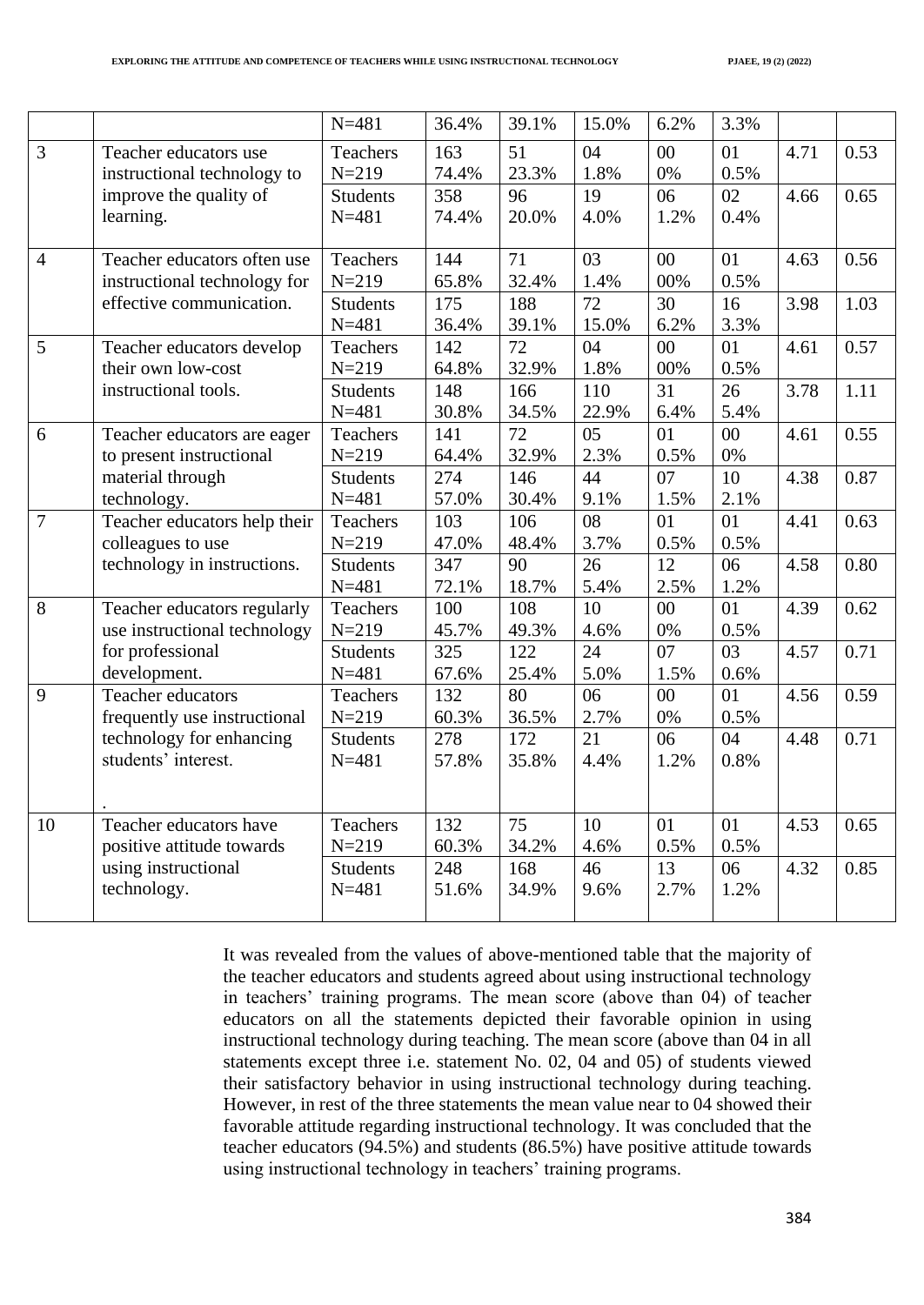| Sr. | <b>Statement</b>           | <b>Responden</b> | <b>SA</b> | $\mathbf{A}$ | <b>UNC</b> | <b>DA</b> | <b>SDA</b> | $\mathbf{M}$ | <b>SD</b> |
|-----|----------------------------|------------------|-----------|--------------|------------|-----------|------------|--------------|-----------|
| No. |                            | ts               |           |              |            |           |            |              |           |
| 11  | Teacher educators are      | Teachers         | 72        | 70           | 127        | 04        | 01         | 4.19         | 0.69      |
|     | able to use                | $N = 219$        | 32.0%     | 58.0%        | 7.8%       | 1.8%      | 0.5%       |              |           |
|     | technological resources    | <b>Students</b>  | 268       | 159          | 32         | 11        | 11         | 4.37         | 0.88      |
|     | for collecting             | $N = 481$        | 55.7%     | 33.1%        | 6.7%       | 2.3%      | 2.3%       |              |           |
|     | instructional materials.   |                  |           |              |            |           |            |              |           |
| 12  | Teacher educators are      | Teachers         | 98        | 102          | 13         | 05        | 01         | 4.32         | 0.73      |
|     | able to use different      |                  | 44.7%     | 46.6%        | 5.9%       | 2.3%      | 0.5%       |              |           |
|     | technological tools to     | $N = 219$        |           |              |            |           |            |              |           |
|     | present instructional      | <b>Students</b>  | 233       | 181          | 49         | 16        | 02         | 4.30         | 0.81      |
|     | material in their classes. | $N = 481$        | 48.4%     | 37.6%        | 10.2%      | 3.3%      | 0.2%       |              |           |
| 13  | Teacher educators guide    | Teachers         | 133       | 72           | 09         | 02        | 03         | 4.50         | 0.74      |
|     | students to use IT         | $N = 219$        | 60.7%     | 32.9%        | 4.1%       | 0.9%      | 1.4%       |              |           |
|     | during teaching            | <b>Students</b>  | 298       | 135          | 33         | 10        | 05         | 4.47         | 0.79      |
|     | practice.                  | $N = 481$        | 62.0%     | 28.1%        | 6.9%       | 2.1%      | 1.0%       |              |           |
| 14  | Teacher educators have     | Teachers         | 37        | 81           | 45         | 39        | 17         | 3.37         | 1.18      |
|     | ability to use internet in | $N = 219$        | 16.9%     | 37.0%        | 20.5%      | 17.8      | 7.8%       |              |           |
|     | teaching learning.         |                  |           |              |            | $\%$      |            |              |           |
|     |                            | <b>Students</b>  | 67        | 120          | 147        | 77        | 70         | 3.07         | 1.24      |
|     |                            | $N = 481$        | 13.9%     | 24.9%        | 30.6%      | 16.0      | 14.6       |              |           |
|     |                            |                  |           |              |            | $\%$      | $\%$       |              |           |
| 15  | Teacher educators          | Teachers         | 59        | 116          | 35         | 05        | 04         | 4.0          | 0.82      |
|     | frequently use             | $N = 219$        | 26.9%     | 53.0%        | 16.0%      | 2.3%      | 1.8%       |              |           |
|     | PowerPoint                 |                  |           |              |            |           |            |              |           |
|     | presentations in classes.  | <b>Students</b>  | 106       | 180          | 112        | 39        | 44         | 3.56         | 1.16      |
|     |                            | $N = 481$        | 22.0%     | 37.4%        | 23.3%      | 8.1%      | 9.1%       |              |           |
|     |                            |                  |           |              |            |           |            |              |           |
| 16  | Teacher educators are      | Teachers         | 55        | 119          | 27         | 16        | 02         | 3.95         | 0.86      |
|     | competent to plan          | $N = 219$        | 25.1%     | 54.3%        | 12.3%      | 7.3%      | 0.9%       |              |           |
|     | learning activities with   |                  |           |              |            |           |            |              |           |
|     | the help of technology.    | <b>Students</b>  | 159       | 157          | 93         | 32        | 40         | 3.75         | 1.21      |
|     |                            | $N = 481$        | 33.1%     | 32.6%        | 19.3%      | 6.7%      | 8.3%       |              |           |
| 17  | Teacher educators are      | Teachers         | 57        | 120          | 30         | 11        | 01         | 4.0          | 0.80      |
|     | able to use technology     | $N = 219$        | 26.0%     | 54.8%        | 13.7%      | 5.0%      | 0.5%       |              |           |
|     | for active participation   | <b>Students</b>  | 157       | 166          | 73         | 47        | 38         | 3.74         | 1.23      |
|     | of students.               | $N = 481$        | 32.6%     | 34.5%        | 15.2%      | 9.8%      | 7.9%       |              |           |
| 18  | Teacher educators are      | Teachers         | 48        | 122          | 33         | 16        | $00\,$     | 3.92         | 0.81      |
|     | competent to use           | $N = 219$        | 21.9%     | 55.7%        | 15.1%      | 7.3%      | 0.0%       |              |           |
|     | computers for              | <b>Students</b>  | 238       | 138          | 65         | 24        | 16         | 4.16         | 1.05      |
|     | collaborative learning.    | $N = 481$        | 49.5%     | 28.7%        | 13.5%      | 5.0%      | 3.3%       |              |           |
| 19  | Teacher educators are      | Teachers         | 52        | 96           | 49         | 20        | 02         | 3.80         | 0.93      |
|     | competent to use           | $N = 219$        | 23.7%     | 43.8%        | 22.4%      | 9.1%      | 0.9%       |              |           |
|     | technology for             | <b>Students</b>  | 129       | 190          | 104        | 36        | 22         | 3.76         | 1.06      |
|     | providing feedback to      | $N = 481$        | 26.8%     | 39.5%        | 21.6%      | 7.5%      | 4.6%       |              |           |
|     | students.                  |                  |           |              |            |           |            |              |           |
| 20  |                            | Teachers         | 126       | 86           | 05         | 01        | 01         | 4.52         | 0.61      |

|  | <b>Table 2:</b> Opinion of teachers and students about the competence of teacher educators in using IT |  |  |  |  |  |  |
|--|--------------------------------------------------------------------------------------------------------|--|--|--|--|--|--|
|--|--------------------------------------------------------------------------------------------------------|--|--|--|--|--|--|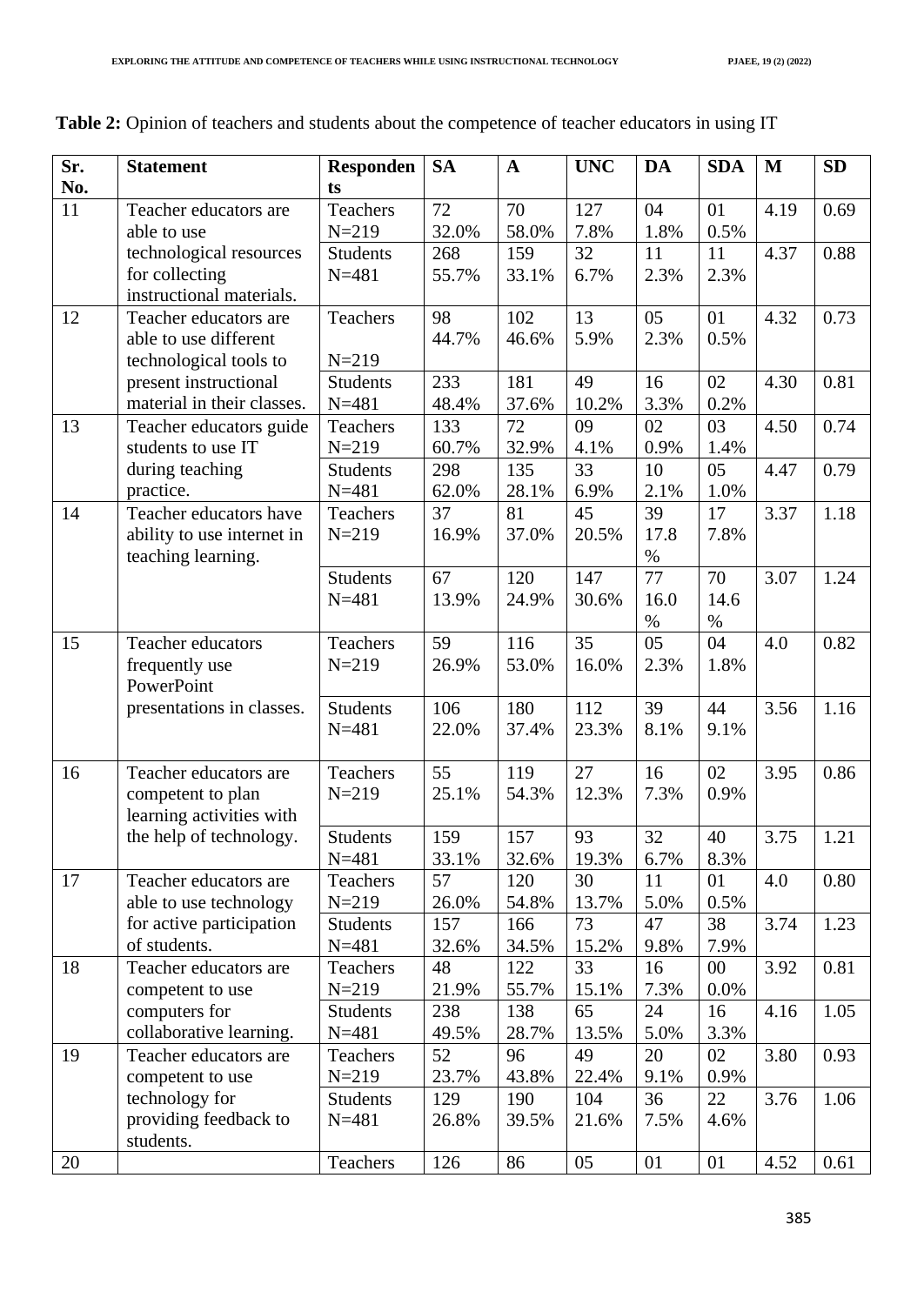| Teacher educators are  | $N = 219$       | 57.5% | 39.3% | 2.3% | 0.5%   | $0.5\%$ |               |      |
|------------------------|-----------------|-------|-------|------|--------|---------|---------------|------|
| competent to integrate | <b>Students</b> | 287   | 167   |      |        | 04      | $4.5^{\circ}$ | 0.69 |
| technology in their    | $N = 481$       | 59.7% | 34.7% | 3.7% | $.0\%$ | 0.8%    |               |      |
| instructions.          |                 |       |       |      |        |         |               |      |

The values against the responses of teacher educators and students mentioned in this table depicted that both the parties agreed that the teachers are able to use technological resources during their teaching. The opinion of teacher educators and students against almost all the statements showed that the respondents are in favor that the teacher educators used instructional material during their instructions. Only in one statement 'ability of teacher educators to use internet in teaching learning' the students were confused and do not give their exact response (agree or disagree). In a nutshell, the views of both teacher educators and students indicated that the teacher educators are competent enough to use instructional technology during their instructions in teacher trainings.

| <b>Variable</b> | <b>Respondents</b> |     |             |           |      |      |  |
|-----------------|--------------------|-----|-------------|-----------|------|------|--|
|                 |                    | N   | <b>Mean</b> | <b>SD</b> |      | Sig. |  |
| Attitude of     | Teachers           | 219 | 4.49        | 0.41      |      |      |  |
| Teachers        | <b>Students</b>    | 481 | 4.31        | 0.53      | 4.49 | 0.00 |  |
| Competence      | Teachers           | 219 | 4.11        | 0.67      | 3.96 | 0.00 |  |
| of Teachers     | <b>Students</b>    | 481 | 3.91        | 0.49      |      |      |  |

|  |  |  |  |  |  |  |  |  |  | <b>Table 3:</b> Comparison of teacher educators and students' responses |
|--|--|--|--|--|--|--|--|--|--|-------------------------------------------------------------------------|
|--|--|--|--|--|--|--|--|--|--|-------------------------------------------------------------------------|

#### $df = 698$

The analyzed data in the last table showed that the teachers were higher in their opinion than the students regarding attitude towards the use of instructional technology as indicated by their mean score (M=4.49). The mean score (M=4.31) of students also showed their positive views regarding attitude of teachers in using instructional technology. However, the significant difference at  $p < 0.05$  was found in the opinion of both parties. The teachers have more positive attitude as compared to students regarding positive attitude of teachers in using instructional technology in teacher training institutions.

Next, the values in the table depicted that the teachers have high mean score  $(M=4.91)$  than that of the students  $(M=3.91)$  about the competence of teachers in using instructional technology. Nevertheless, the significant difference was observed in the opinion of teachers and students. It revealed that the teachers had more favorable views as compared to pre-service teacher regarding competence of teachers in using instructional technology. In short, the significant difference was found in the opinion of teacher educators and students regarding 'attitude and competence' of teacher educators in using instructional technology. The teachers have more positive views as compared to students regarding the 'attitude and competence' of teachers about using instructional technology in teacher training programs.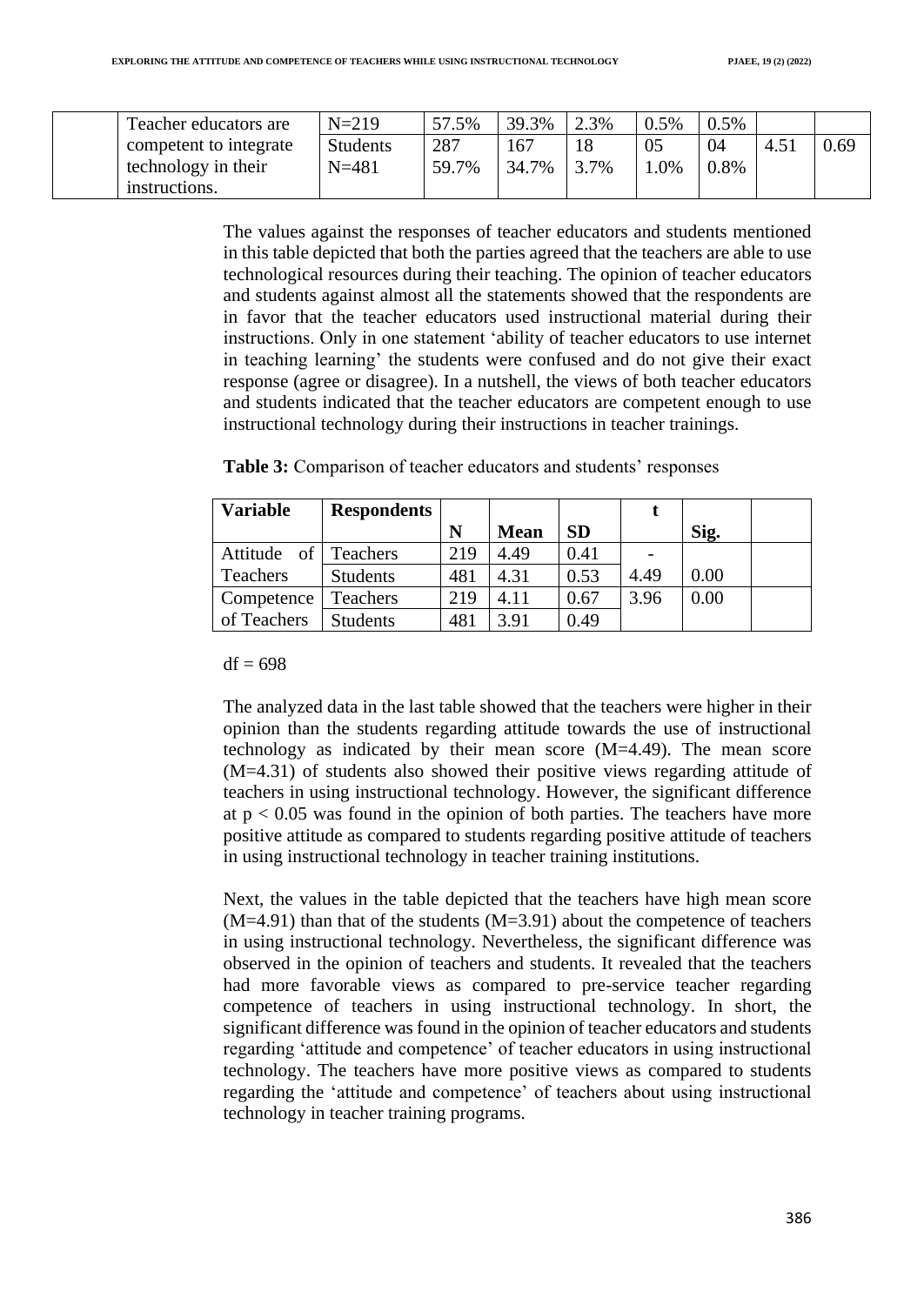#### **DISCUSSION**

This study investigated the attitude and competence of teachers in using instructional technology. Results of the study revealed that teachers have positive attitude about using instructional technology in teachers' training. This result shows the willingness of teachers for effective integration of instructional technology in the curriculum of teacher education programs. This study showed the significant difference found in the opinion of teachers and students regarding 'attitude and competence' of teachers in using instructional technology. The teachers indicated their more positive views as compared to students regarding the 'attitude and competence' of teachers about using instructional technology in teachers' training programs. The results of the study indicated that majority of the teachers and students agreed about the use of instructional technology for effective teaching, communication and quality of learning in teachers' training. They also prefer to use it for teachers' training classes. This indicated their highly positive attitude towards the use of instructional technology. Roach (2010) conducted study on technology from a teacher's perspective in teaching and found that a positive attitude, teacher training, and administrative support lead to effective use of technology. This shows that teachers are aware of the significance of instructional technology in instructions of teachers' training classes. The teachers and students agreed to the statement that teachers develop their own low-cost instructional tools. This result indicated positive attitude of teachers, because to use time for collecting and then developing low-cost material shows positive attitude of teachers. The low %age of students than the teachers revealed that the teacher educators develop low-cost material with low participation of students in this task. The results also indicated that the teachers were eager to present instructional material through technology and help their colleagues to use technology and also use it for the interest of their students. Teachers use instructional technology for their professional development and show highly positive attitude toward using instructional technology. Further exploration of teacher's competence in using instructional technology indicated that majority of the respondents agree to the statement that teachers are able to use technology resources for collecting instructional materials. The teachers and students agreed that teachers are able to use different technology tools to present instructional material in their classes. These results show that the teachers are competent to use different tools, such as multimedia, computer, and overhead projector in the classes. These results indicated that teachers are realizing the importance of the use of computer and other tools for enhancing the learning of their students.

Majority of respondents agree that the teachers do guide the pre-service teacher to use technology in their teaching practice and teachers are also able to use internet and PowerPoint presentations. A vast majority of teachers and students responded that the teachers are able to plan learning activity, to make use of technology for active participation of students, for collaborative learning of students and providing feedback to students. The teachers and students agree that teachers are competent to integrate technology in their instructions. This result is closely related with Gorder (2008), he reported that integration of technology in instructions is due to some factors, but the most important is the teachers' own abilities and competence. When teachers' and students' opinions were compared, it was concluded that at factors "attitude of teachers" and factor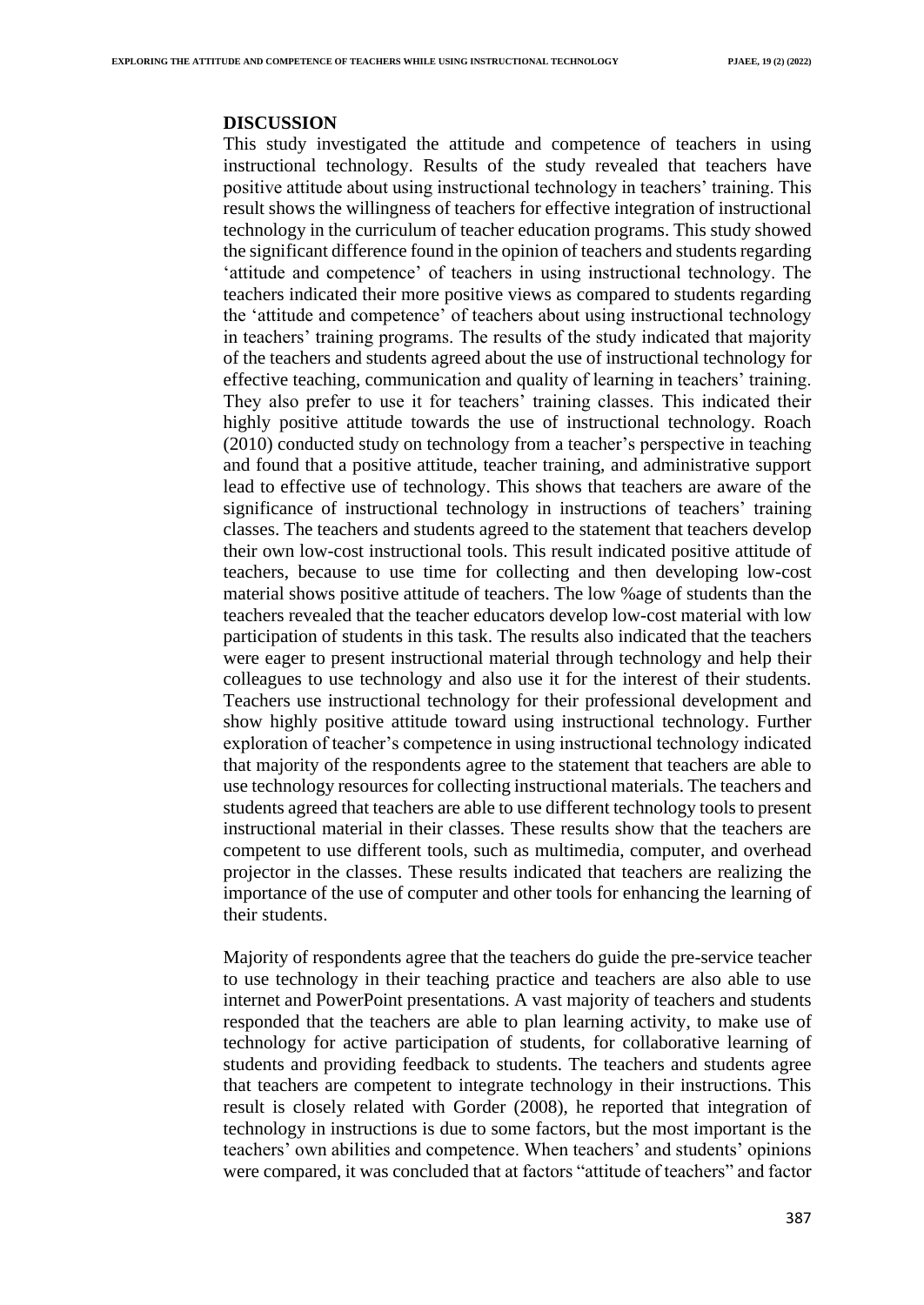"competence of teachers" were significant in favor of teachers as compared to students.

#### **CONCLUSION**

From the discussion above, it was concluded that majority of the teacher educators working in teachers' training colleges have highly positive attitude towards instructional technology. The results showed that the teachers were competent about the use of the technology tools such as computer, internet, and they use these tools for active participation of students, for collaborative learning and for feedback. In other words, teachers were proving themselves to be competent to use the instructional technology in teachers' training classes.

#### **RECOMMENDATIONS**

The authorities of curriculum development may design the curriculum integrated to technology for teachers' training programs. The tools of instructional technology may be available and accessible to the teachers as well as students in the teacher training institutions. Training programs about the use of innovative tools may be organized in the teachers' training institutions. Lowcost material may be developed by the students during their teaching practice under the guidance of their supervisors.

#### **REFERENCES**

- Bjekic, D., Zlatic, L. (2006). Effects of professional activities on the teachers' communication competencies development, in: Brejc, M. (ed). Cooperative Partnership in Teacher Education -Proceeding of the 31st Annual ATEE Conference, Ljubljana: National School for leadership in Education. Retrieved on April 16, 2014 from http://www.pef.unilj.si/atee/978-961-6637-06-1/163-172.
- Cuban, L. (1986). Teachers and Machines: The Classroom Use of Technology Since 1920. New York: Teachers College Press.
- Davies, R.S. and West, R.E. (2014). In Spector, J.M. et al. (eds.), *Handbook of Research on Educational Communications and Technology.* New York: Lawrence Earlbaum Associates.
- Deal, A. (2009). Collaboration Tools: A Teaching with Technology white paper. Carnegie Mellon: Office of Technology for Education. Retrieved on March 23, 2014 from [http://www.cmu.edu/teaching/technology/whitepapers/c](http://www.cmu.edu/teaching/technology/whitepapers/)ollaborationTo ols\_Jan09.
- Derbyshire, H. (2003). Gender issues in the use of computers in education in Africa. Retrieved on January 25, 2008 from http://imfundo.digitalbrain.com/imfundo/web/learn/documents/ Report.
- Directorate of Staff Development Punjab (2007). Transforming Teacher Development in Punjab: A Conceptual Framework for Quality Learning. Lahore: Directorate of Staff Development.
- Eteokleous-Grigoriou, N., Anagnostou, G and Tsolakidis, S. (2012). Examining the Use of Text Corpora and Online Dictionaries as Learning Tools: Students' Perspectives. In Jimoyiannis, A. (eds). (2012). Research on e-Learning and ICT in Education. New York: Springer.